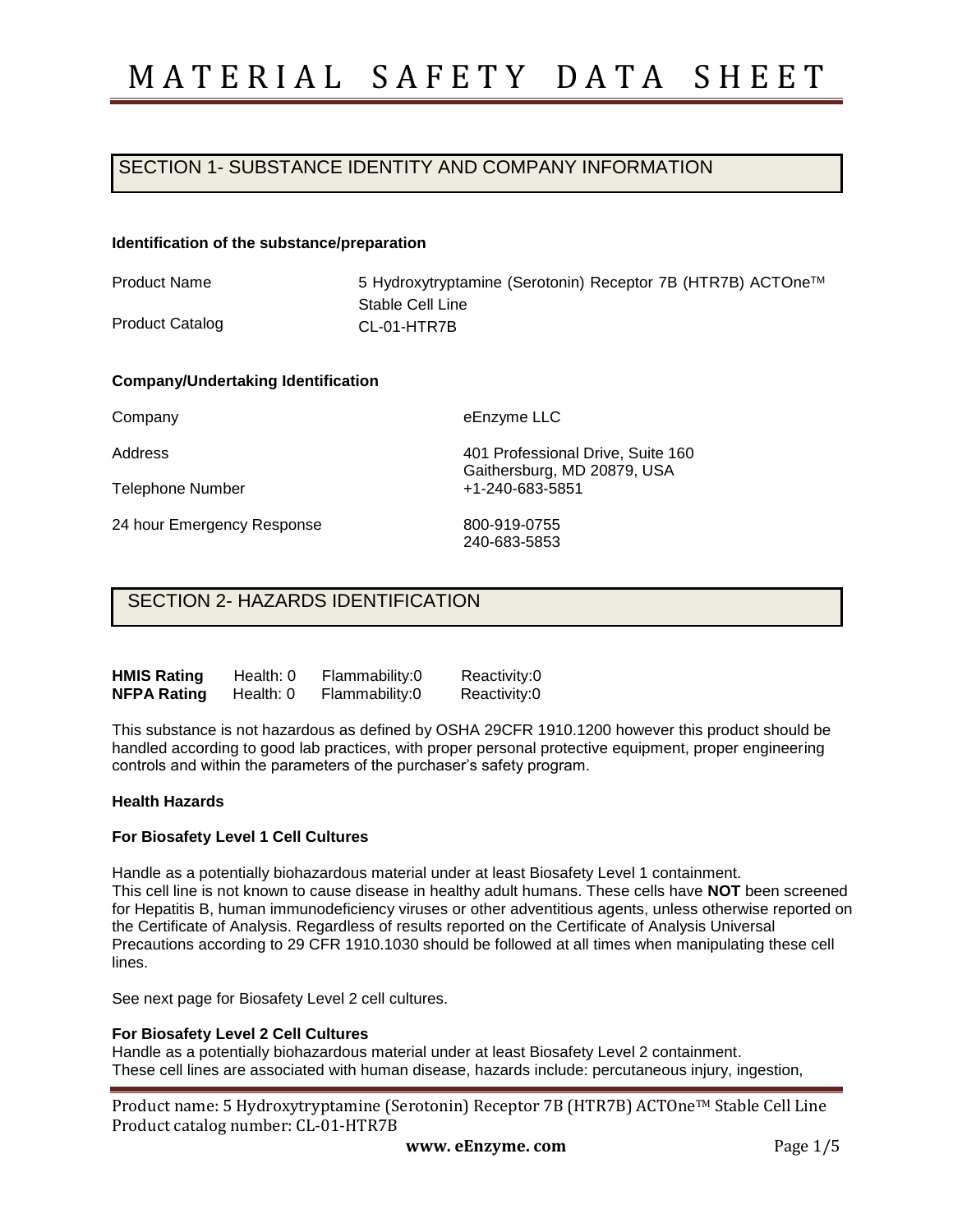mucous membrane exposure (U.S. Government Publication **Biosafety in Microbiological and Biomedical Laboratories)**. These cells have **NOT** been screened for Hepatitis B, human immunodeficiency viruses or other adventitious agents, unless otherwise reported on the Certificate of Analysis. Regardless of results reported on the Certificate of Analysis Universal Precautions according to 29 CFR 1910.1030 should be followed at all times when manipulating these cell lines.

## SECTION 3- COMPOSITION/INFORMATION ON INGREDIENTS

Either frozen or growing cells shipped in liquid cell culture medium (a mixture of components that may include, but is not limited to: inorganic salts, vitamins, amino acids, carbohydrates and other nutrients dissolved in water). Frozen Cultures may also contain a 5%-10% solution of Dimethyl sulfoxide as a cryoprotectant.

# SECTION 4- FIRST AID MEASURES

| <b>Skin contact</b> | Wash off immediately with plenty of water. If symptoms persist, call a<br>physician.                                                            |
|---------------------|-------------------------------------------------------------------------------------------------------------------------------------------------|
| Eye contact         | Rinse immediately with plenty of water, also under the eyelids, for at least<br>15 minutes. Consult a physician.                                |
| Ingestion           | Never give anything by mouth to an unconscious person. If symptoms<br>persist, call a Physician. Do not induce vomiting without medical advice. |
| <b>Inhalation</b>   | Move to fresh air. If symptoms persist, call a physician. If not breathing,<br>give artificial respiration.                                     |
| Notes to physician  | Treat symptomatically.                                                                                                                          |

## SECTION 5- FIRE FIGHTING MEASURES

**Suitable extinguishing media Target Organ Effects**

**Special protective equipment for firefighters**  Wear self-contained breathing apparatus and protective suit. Water spray. Carbon dioxide (CO2). Foam. Dry chemical. No known effects under normal use conditions.

### SECTION 6- ACCIDENTAL RELEASE MEASURES

**Personal precautions Example 20 Use personal protective equipment. HMIS Methods for cleaning up <b>S**oak up with inert absorbent material.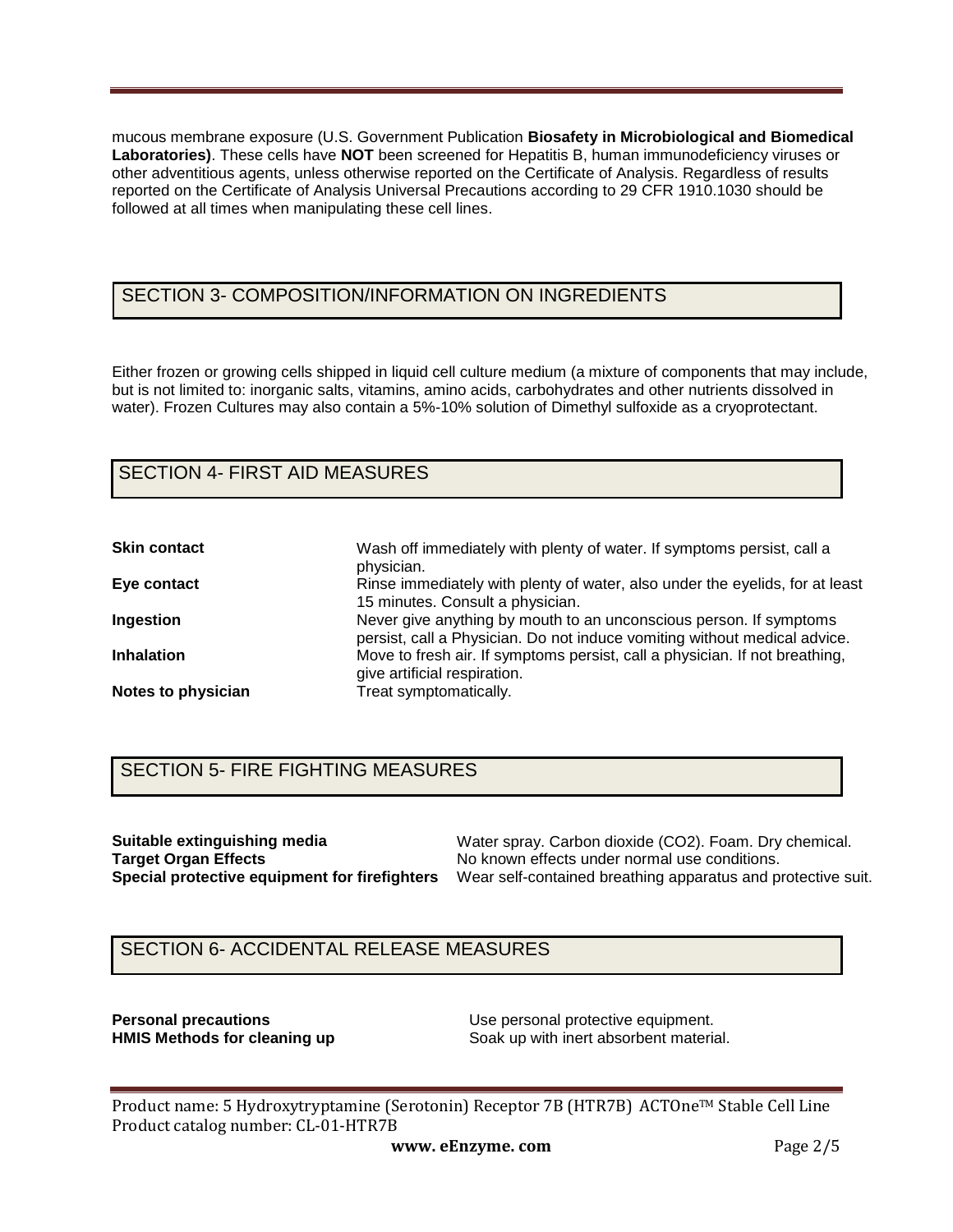### SECTION 7- HANDLING AND STORAGE

**Handling Tandling 1986** Always wear recommended Personal Protective Equipment.<br> **Storage** The Reep in properly labelled containers. **Storage** Keep in properly labelled containers.

## SECTION 8- EXPOSURE CONTROLS/PERSONAL PROTECTION

| <b>Use Personal Protective Equipment</b> | Including Eye Protection, Chemical Resistant Gloves, and appropriate<br>clothing to prevent skin exposure. In addition, a Respiratory<br>program that complies with OSHA 29 CFR 1910.134 and<br>ANSI Z88.2 requirements or European Standard EN 149 must be<br>followed whenever workplace conditions warrant respirator use. |
|------------------------------------------|-------------------------------------------------------------------------------------------------------------------------------------------------------------------------------------------------------------------------------------------------------------------------------------------------------------------------------|
| <b>Engineering Controls</b>              | The use and storage of this material requires user to maintain and<br>make available appropriate eyewash and safety shower facilities. Use<br>fume hood or other appropriate ventilation method to keep airborne<br>concentrations as low as possible.                                                                        |
| <b>Exposure Limits</b>                   | No exposure limits for this material have been established by ACGIH,<br>NIOSH, or OSHA.                                                                                                                                                                                                                                       |

### SECTION 9- PHYSICAL AND CHEMICAL PROPERTIES

### **General Information**

**Form Appearance Odor Boiling Point/Range Melting Point/Range Flash Point Autoignition temperature Oxidizing properties Water solubility**

Liquid No information available No information available °C no data available °C no data available °C no data available °C no data available No information available Soluble

**°**F no data available °F no data available °F no data available °F no data available

### SECTION 10- STABILITY AND REACTIVITY

**Stability Materials to avoid Hazardous decomposition Products Polymerization** 

Stable. No information available. No information available.

Hazardous polymerization does not occur.

## SECTION 11- TOXICOLOGICAL INFORMATION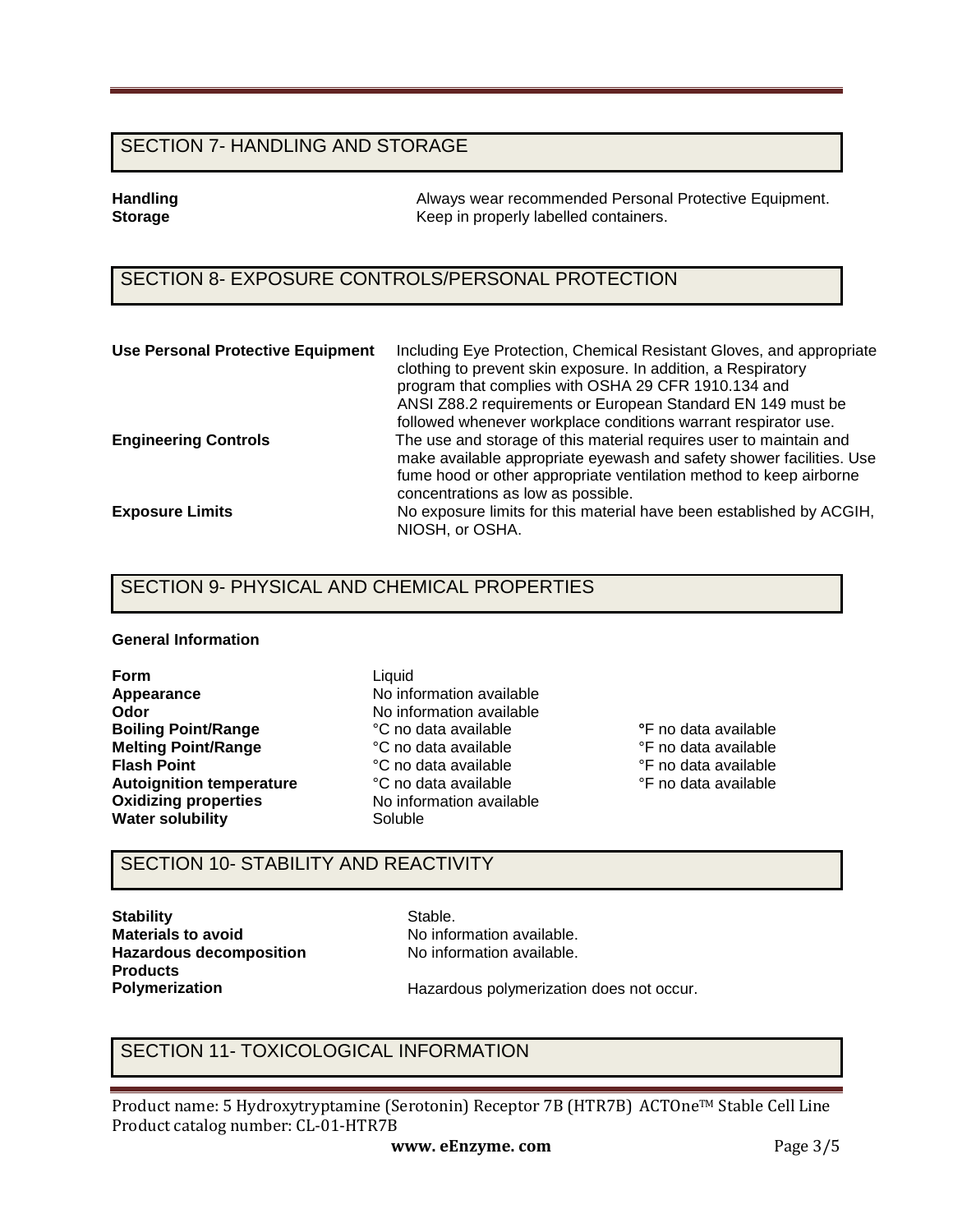### **Acute toxicity**

| <b>Chemical Name</b> | ∟D50                  | <b>LD50</b>          | LC50                    |  |
|----------------------|-----------------------|----------------------|-------------------------|--|
|                      | (oral. rat/mouse)     | (dermal, rat/rabbit) | (inhalation. rat/mouse) |  |
| dimethyl sulfoxide   | 14500 mg/kg Oral LD50 | no data available    | no data available       |  |

### **Principle Routes of Exposure/ Potential Health effects Eyes Skin**

| <b>Skin</b>                  | Components of the product may be absorbed into the body through |
|------------------------------|-----------------------------------------------------------------|
|                              | the skin. May cause skin irritation in susceptible persons.     |
| <b>Inhalation</b>            | May cause irritation of respiratory tract.                      |
| Ingestion                    | May be harmful if swallowed.                                    |
| <b>Carcinogenic effects</b>  | No information available.                                       |
| <b>Mutagenic effects</b>     | No information available.                                       |
| <b>Reproductive toxicity</b> | No information available.                                       |
| <b>Sensitization</b>         | No information available.                                       |
|                              |                                                                 |

May cause eye irritation with susceptible persons.

### SECTION 12- ECOLOGICAL INFORMATION

| <b>Ecotoxicity effects</b> |
|----------------------------|
| <b>Mobility</b>            |
| <b>Biodegradation</b>      |
| <b>Bioaccumulation</b>     |

Daphnia magna. (Water flea) No information available. Inherently biodegradable. Does not bioaccumulate.

# SECTION 13- DISPOSAL CONSIDERATIONS

Decontaminate all wastes before disposal (steam sterilization, chemical disinfection, and/or incineration). Dispose of in accordance with applicable regulations.

## SECTION 14- TRANSPORT INFORMATION

**Proper shipping name Hazard class Subsidiary Class Eyes Packing group UN-No** 

Not classified as dangerous in the meaning of transport regulations. None None None None

## SECTION 15- REGULATORY INFORMATION